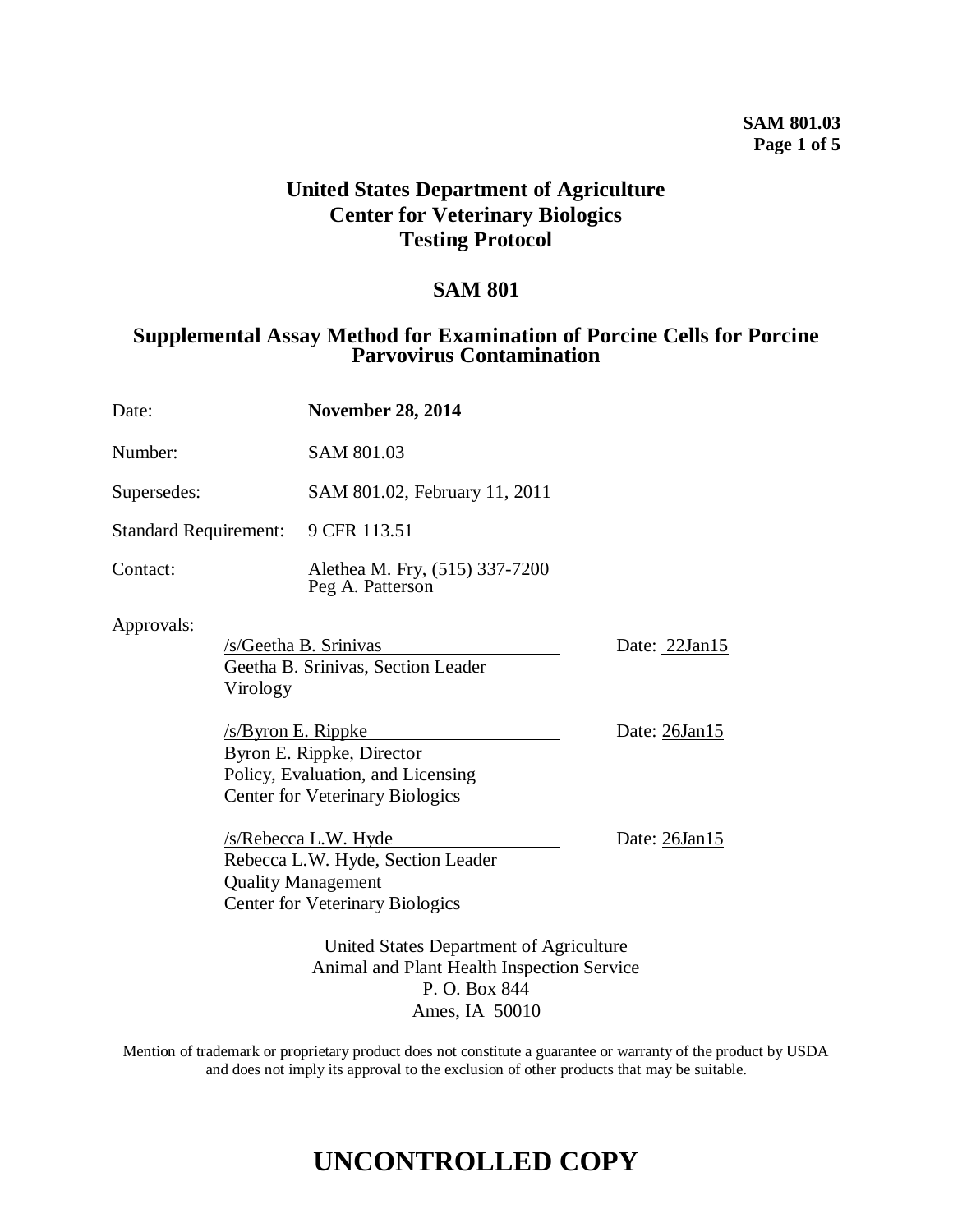#### **Table of Contents**

- **1. Introduction**
- **2. Materials**
	- **2.1 Equipment/instrumentation**
	- **2.2 Reagents/supplies**
- **3. Personnel qualifications/training**
- **4. Performance of the Test**
- **5. Interpretation of the Test Results**
- **6. Report of Test Results**
- **7. References**
- **8. Summary of Revisions**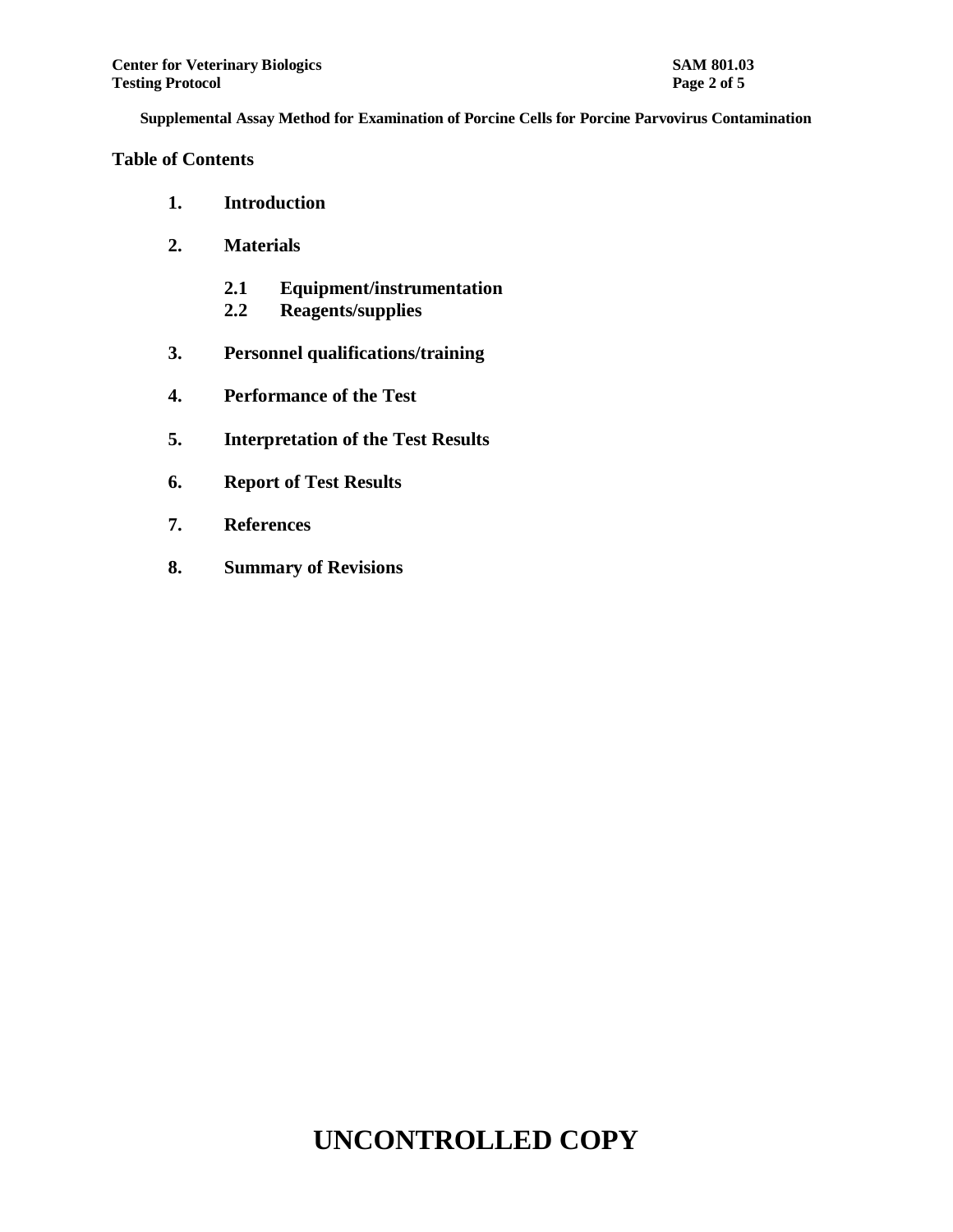#### **1. Introduction**

This Supplemental Assay Method (SAM) describes an *in vitro* test procedure for examining porcine origin vaccine production cells for the presence of porcine parvovirus. The procedure uses several methods, e.g., immunofluorescence, hemagglutination, and aniline dye staining.

#### **2. Materials**

#### **2.1 Equipment/instrumentation**

Equivalent equipment or instrumentation may be substituted for any brand name listed below.

**2.1.1** Four or more sterile plastic or glass tissue culture containers having at least 75-cm 2 surface area

**2.1.2** At least 1 rack of sterile Leighton tubes with coverslips or 2 flats of Tech slides

#### **2.2 Reagents/supplies**

Equivalent reagents or supplies may be substituted for any brand name listed below.

**2.2.1** Enough production cells and media to seed 2 containers from each production lot of cells to be tested

**2.2.2** A supply of pretested serum that is normally used by the manufacturer. In the case that porcine serum is used, it shall be negative by either serum neutralization (SN) or hemagglutination inhibition (HI) for porcine parvovirus antibodies.

**2.2.3** A supply of medium that is normally used to propagate production of swine cells and will grow a monolayer in 6 to 7 days

**2.2.4** An anti-porcine parvovirus conjugate. An initial supply will be furnished by the National Veterinary Services Laboratories (NVSL) for reference.

**2.2.5** An aniline dye stain that will demonstrate intranuclear inclusion bodies (e.g., May Gruenwald-Giemsa or Shorr's)

**2.2.6** Guinea pig red blood cells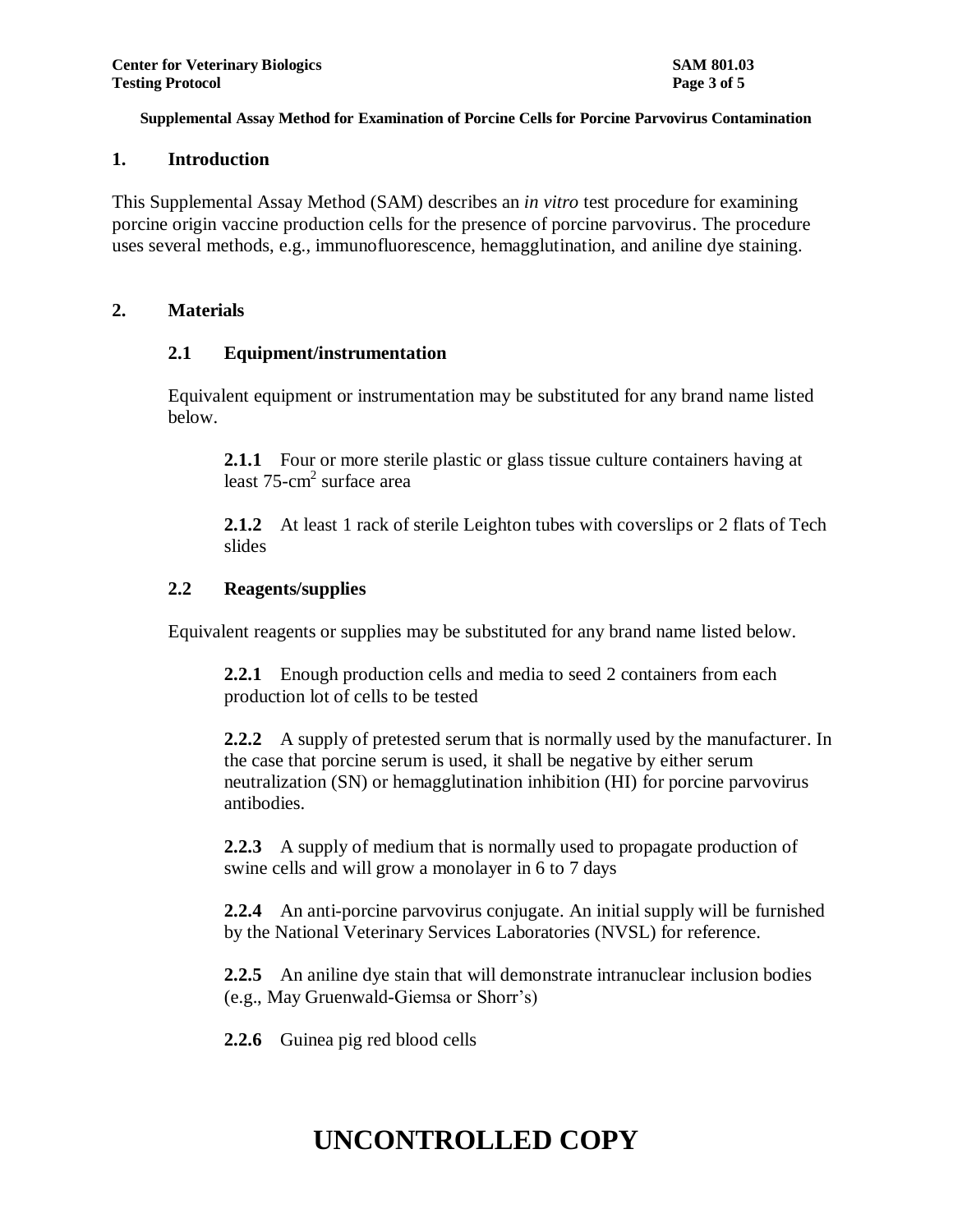**2.2.7** A supply of pretitered porcine parvovirus. The seed will be furnished by the NVSL.

#### **3. Personnel qualifications/training**

Personnel performing the test must have experience or training in this protocol. This includes knowledge of aseptic biological laboratory techniques and preparation, proper handling and disposal of biological agents, reagents, tissue culture samples, and chemicals. Personnel must also have knowledge of safe operating procedures and policies, as well as training in the operation of the necessary laboratory equipment listed in **Section 2.1**.

#### **4. Performance of the Test**

**4.1** At least 2 cell culture containers are seeded with each lot of porcine cells to be tested. (A lot shall consist of equal aliquots of cells from pigs in 1 litter only.) The trypsin used to disperse these cells shall be from a pretested negative lot or the trypsin shall have been sterilized with Beta-propiolactone. The cells are incubated at 35°- 37°C until a complete monolayer has formed.

**4.2** After the monolayer has formed, remove the cells either with BPL treated trypsin in ATV or by scraping. The cells from the 2 flasks are pooled and redispersed in fresh growth medium. The cells are reseeded in fresh sterile containers at a 1:1 ratio, unless the manufacturer has a ratio that grows better in their experience. There shall be at least 2 containers to continue the test. Incubate as before in **Section 4.1**.

**4.3** At the time that the cell spread is essentially complete, the cells are removed from the containers as described in **Section 4.1** and redispersed (1 container is reseeded into a sterile fresh container). At this time, the equivalent of 1 container is seeded onto at least 20 Leighton tubes with slides or 10 Tech slides. At this time, at least 10 of these Leighton tubes or 4 Tech slides are inoculated with 0.1 mL of swine parvovirus diluted to contain approximately  $100$  TCID $_{50}$ s per tube. All vessels are incubated as before.

**4.4** On the 2nd day postseeding, at least 2 Leighton tubes or 1 Tech slide from the test cell tubes and 2 Leighton tubes or 1 Tech slide from the positive control tubes are removed and fixed for fluorescent antibody staining. This procedure is repeated on the 3rd, 4th, and 5th day. The slides may be stained every day or may be held at -20°C until all have been fixed.

On the 7th day, the fluid from 1 container is removed and a hemagglutination test is conducted using the 1:2 through 1:32 dilutions. At least 2 Leighton tubes or 1 Tech slide of test cells and 2 positive control Leighton tubes or 1 Tech slide are removed on the 1st day the positive slides show fluorescence. The slides are fixed for analine dye staining and stained.